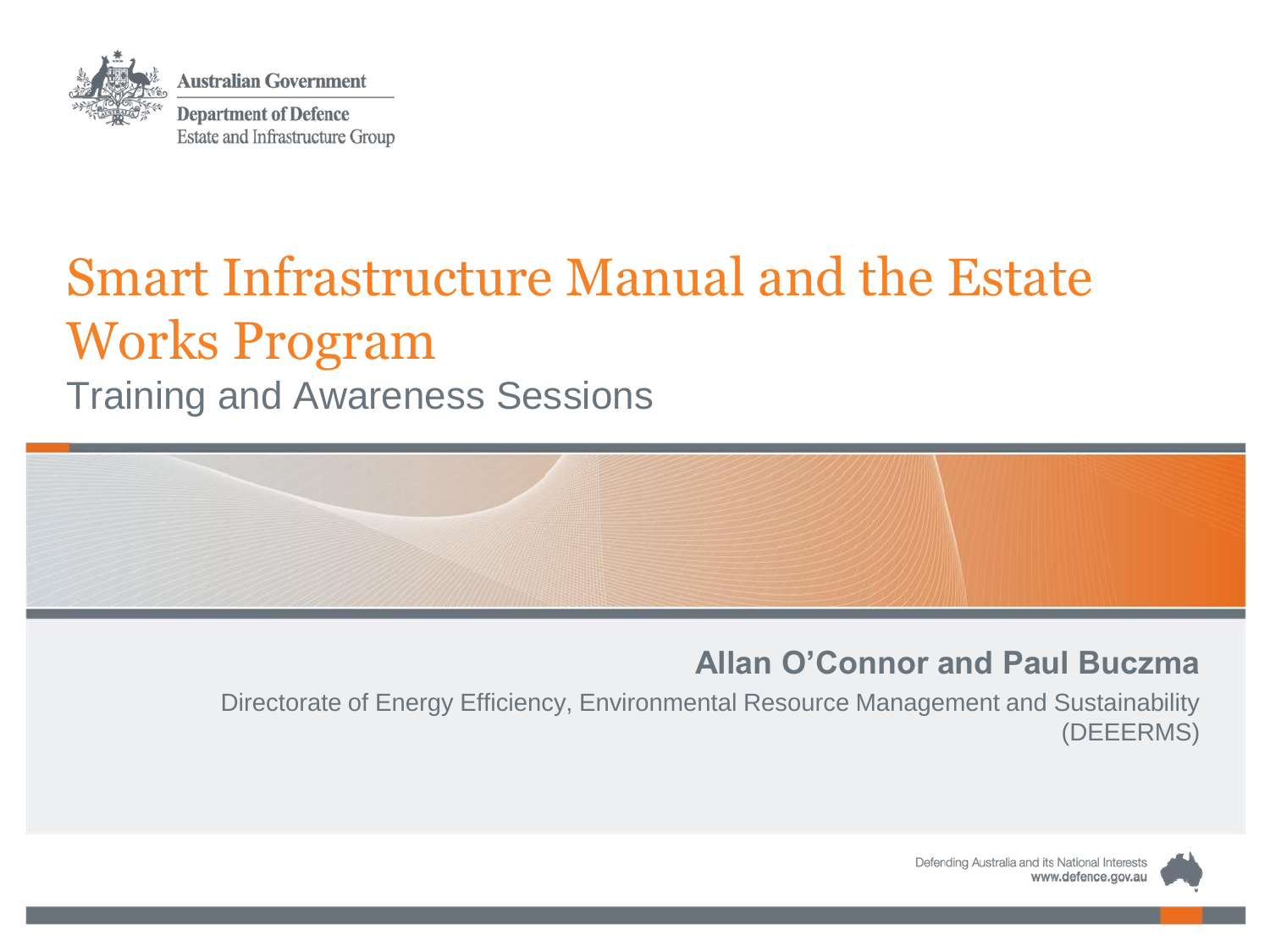#### Environment and Engineering Branch

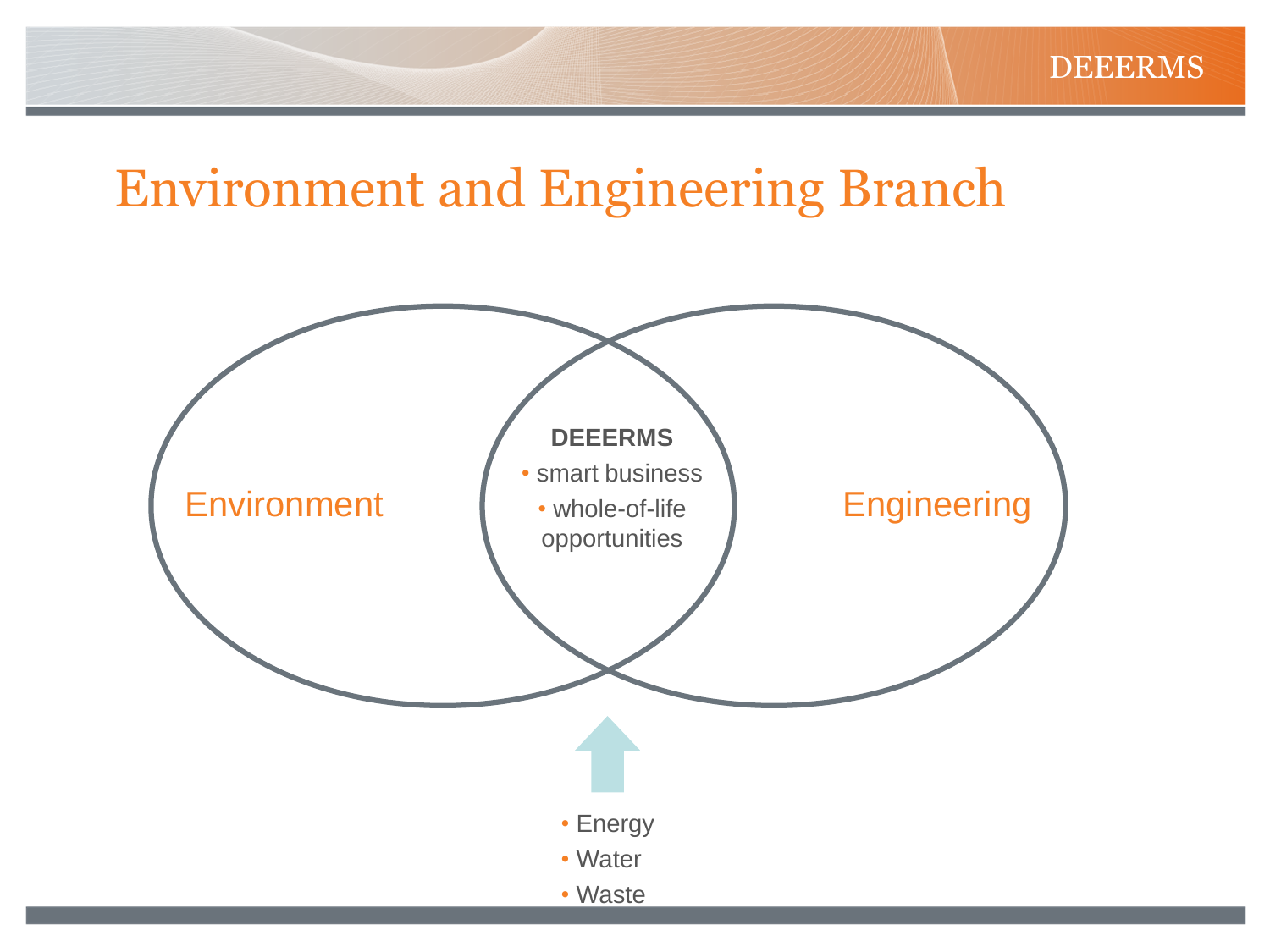### **Overview**

- Renewable Energy Program
- **ESD Program** 
	- Delivered through EWP
- Resource Data Management System (RDMS)
	- Energy, water and waste
- Smart Infrastructure
	- MCFP and EWP



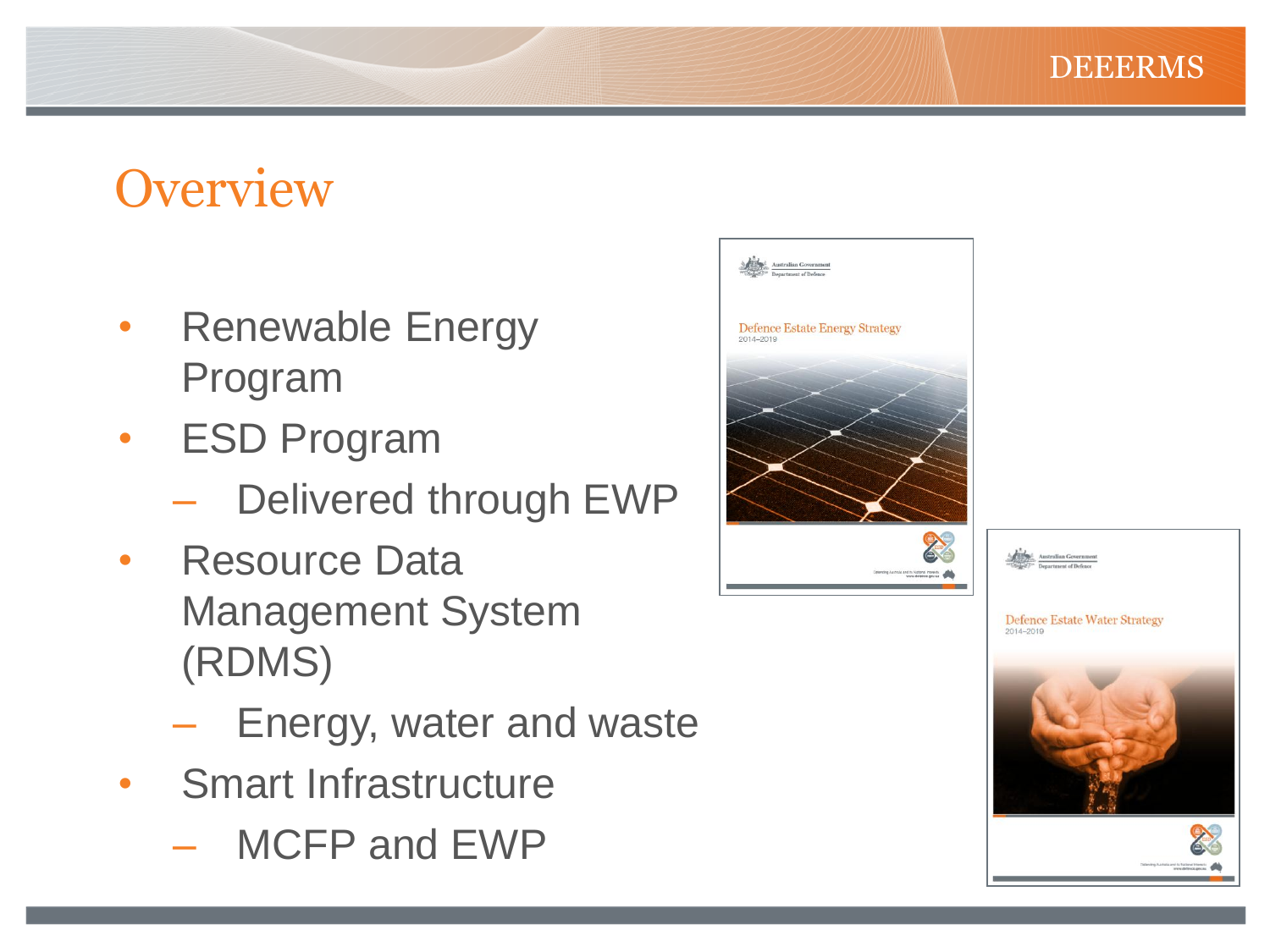#### Purpose of today

- Overview of Smart Infrastructure
- Application to the Estate Works Program
	- **Process**
- Monitoring
- Resources on DEQMS and ongoing support from DEEERMS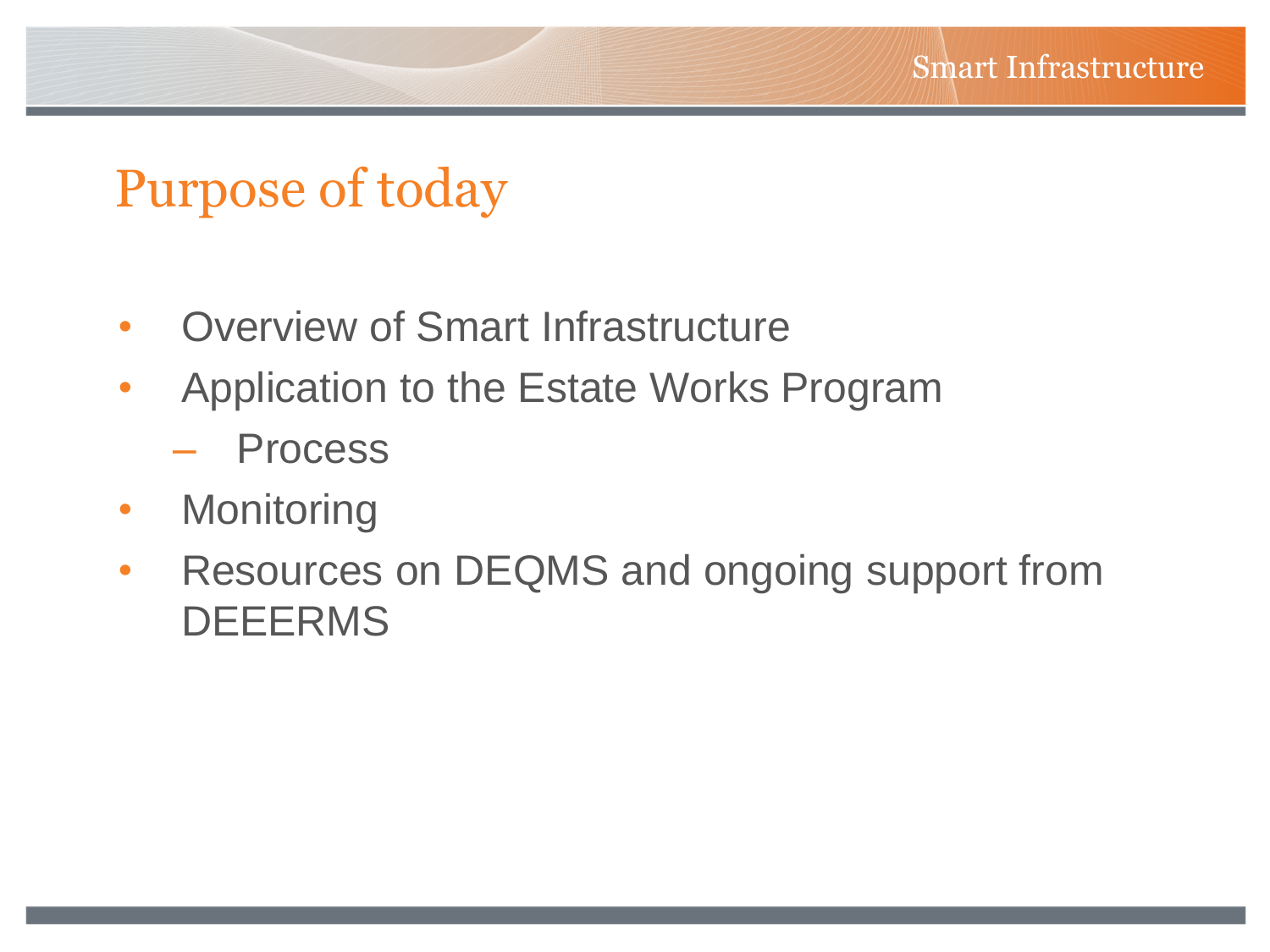### Principles

- 1. Reducing Whole-of-Life (WOL) cost
- 2. Building corporate knowledge



16-vehicle wash point, Enogerra, Gallipoli Barracks, Queensland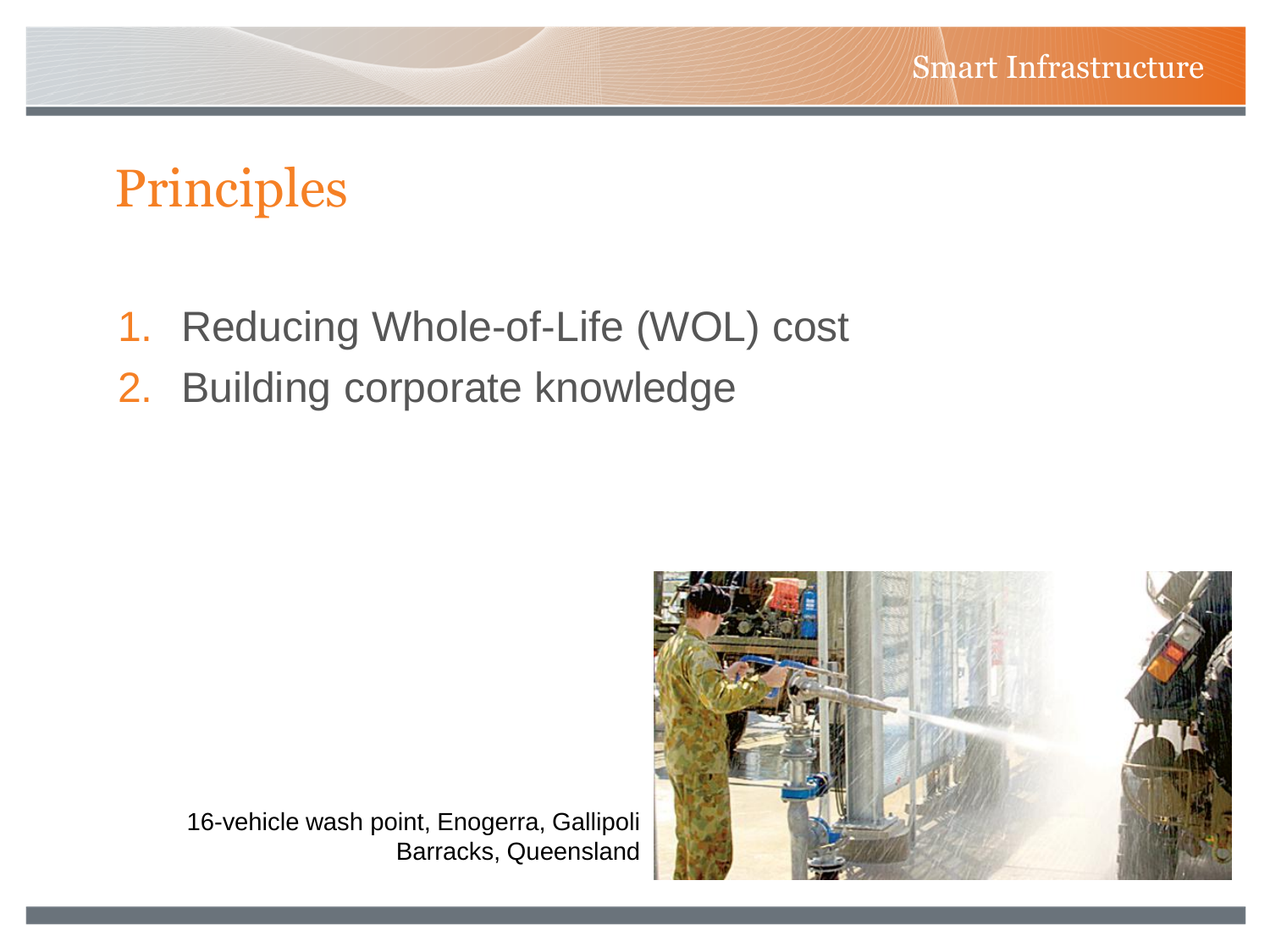#### What is it?

- Manual, EWP Addendum and Preliminary Assessment Matrix on DEQMS
	- Design and construction minimum requirements
	- ESD and WOL guidance
- Endorsed by FASI and Deputy Secretary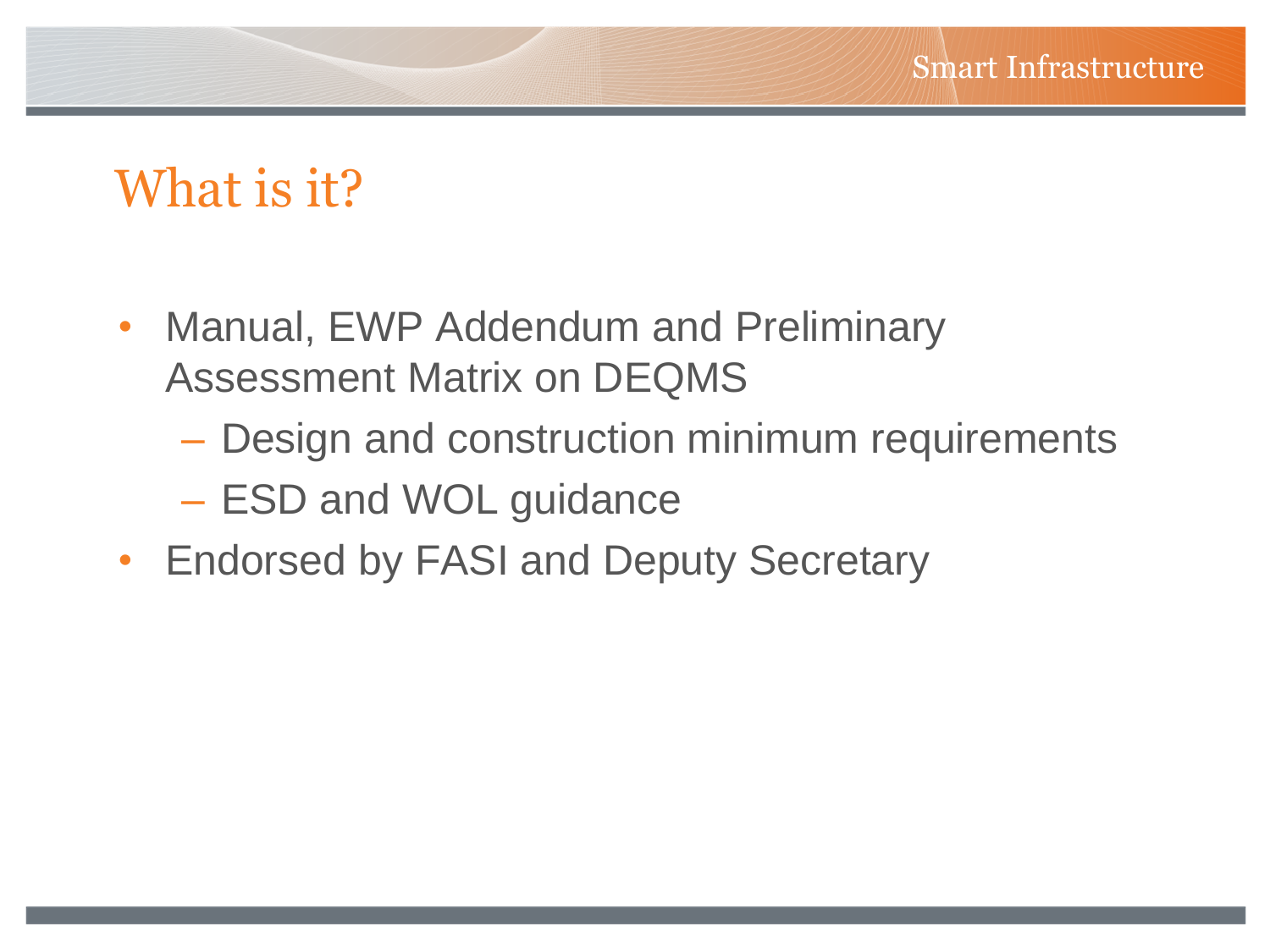#### Smart Infrastructure Manual: Design and Construction

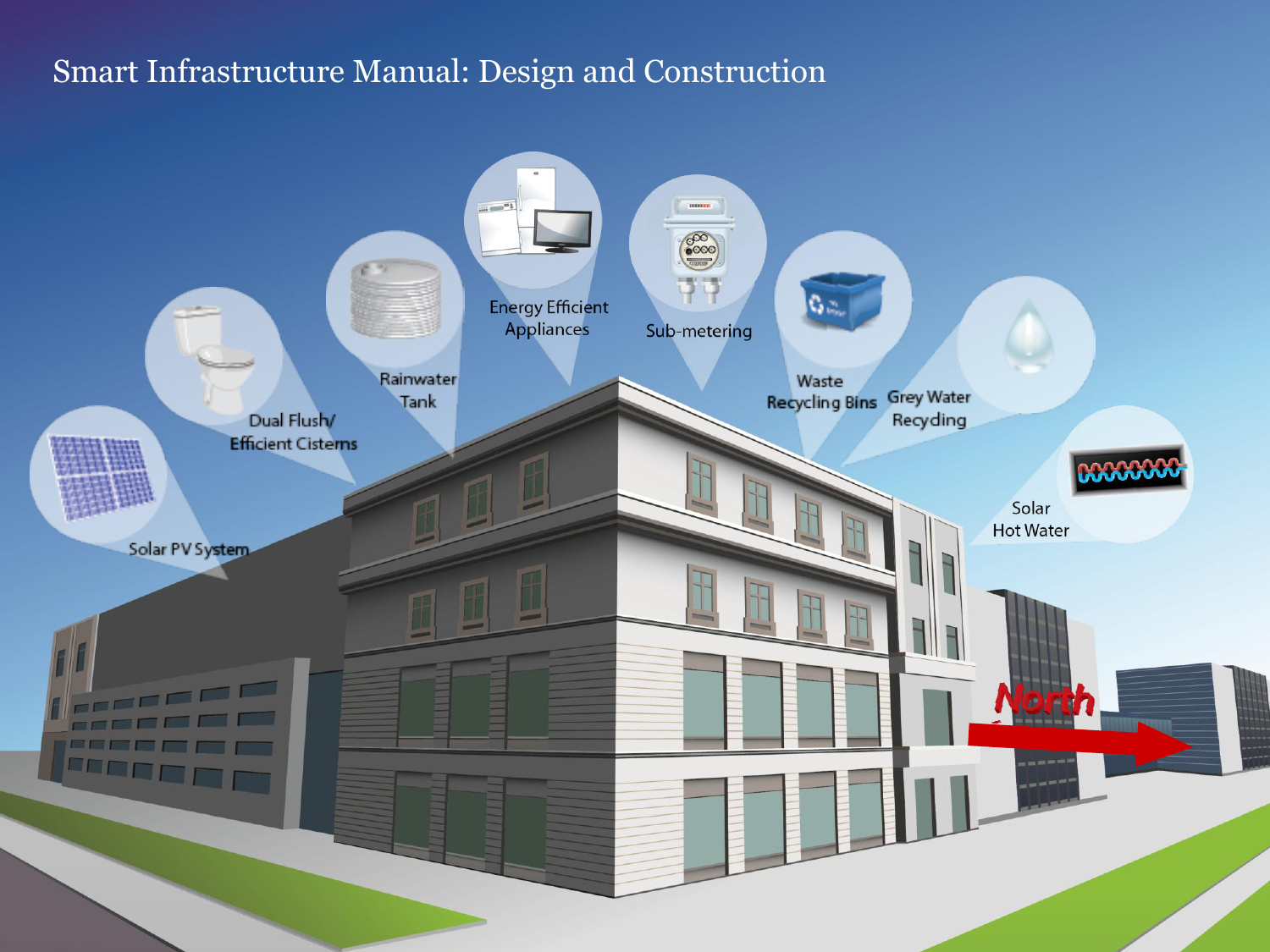## Application to the EWP

- Alignment of WOL and ESD requirements across infrastructure programs
- Inform assessment of technologies and materials such that procurement occurs on a WOL basis
- Minimise resource consumption while meeting users' needs
- Improve the environmental attributes of materials used while remaining fit for purpose.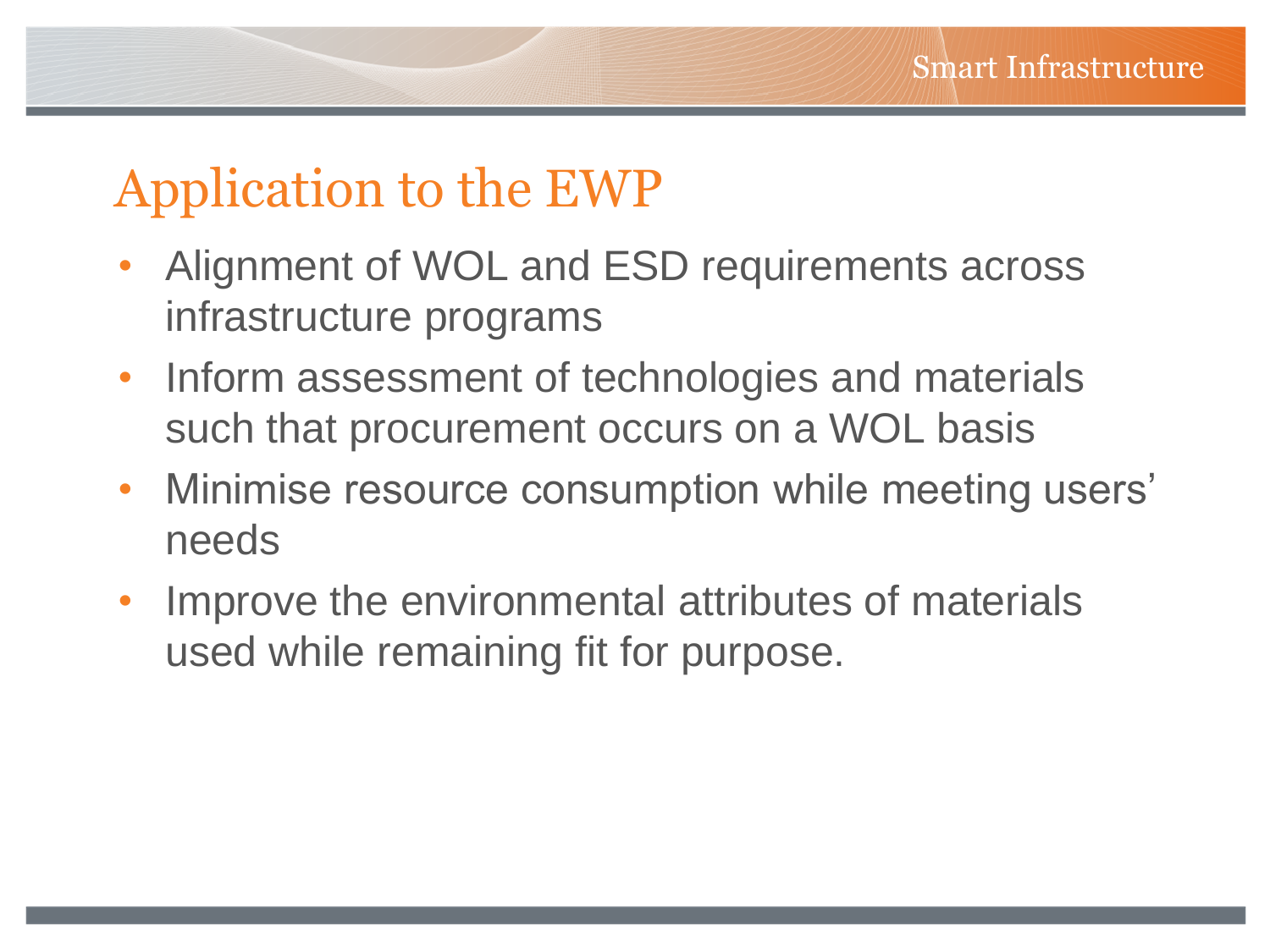### Principles of application

- Principles are captured in the Smart Infrastructure EWP Addendum
	- Requirement that applicability of Smart Infrastructure is assessed for projects in the EWP
	- Any decision to exclude is documented using the EWP Preliminary Assessment Matrix with justification
	- Justification for exclusion is filed on Objective.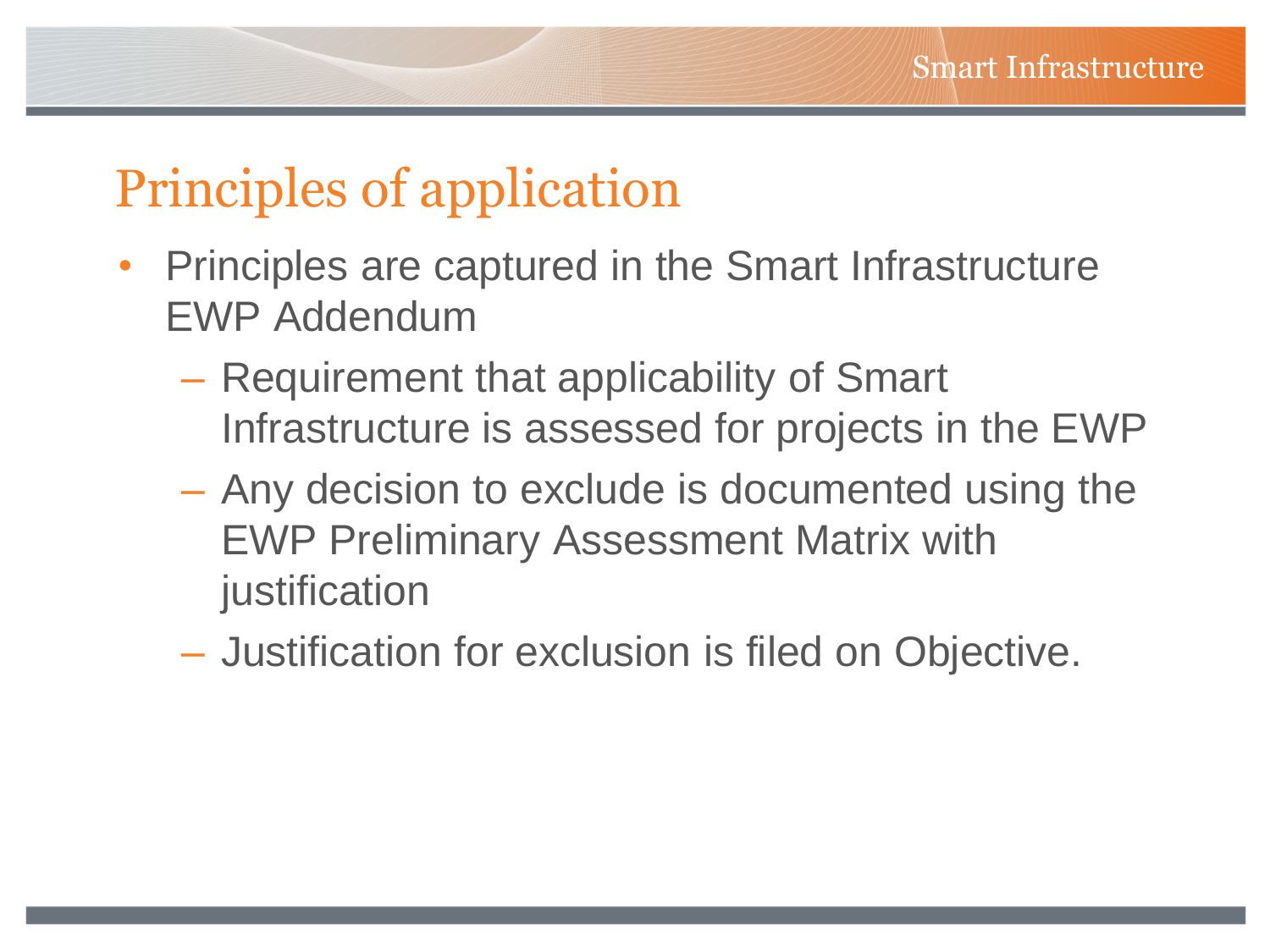### EWP Preliminary Assessment Matrix

- Applied during Phase 1
- Two parts:
	- 1. Project Screening (Table 1) all projects complete
	- 2. Assessment Matrix (Table 2) completed only for projects applying Smart Infrastructure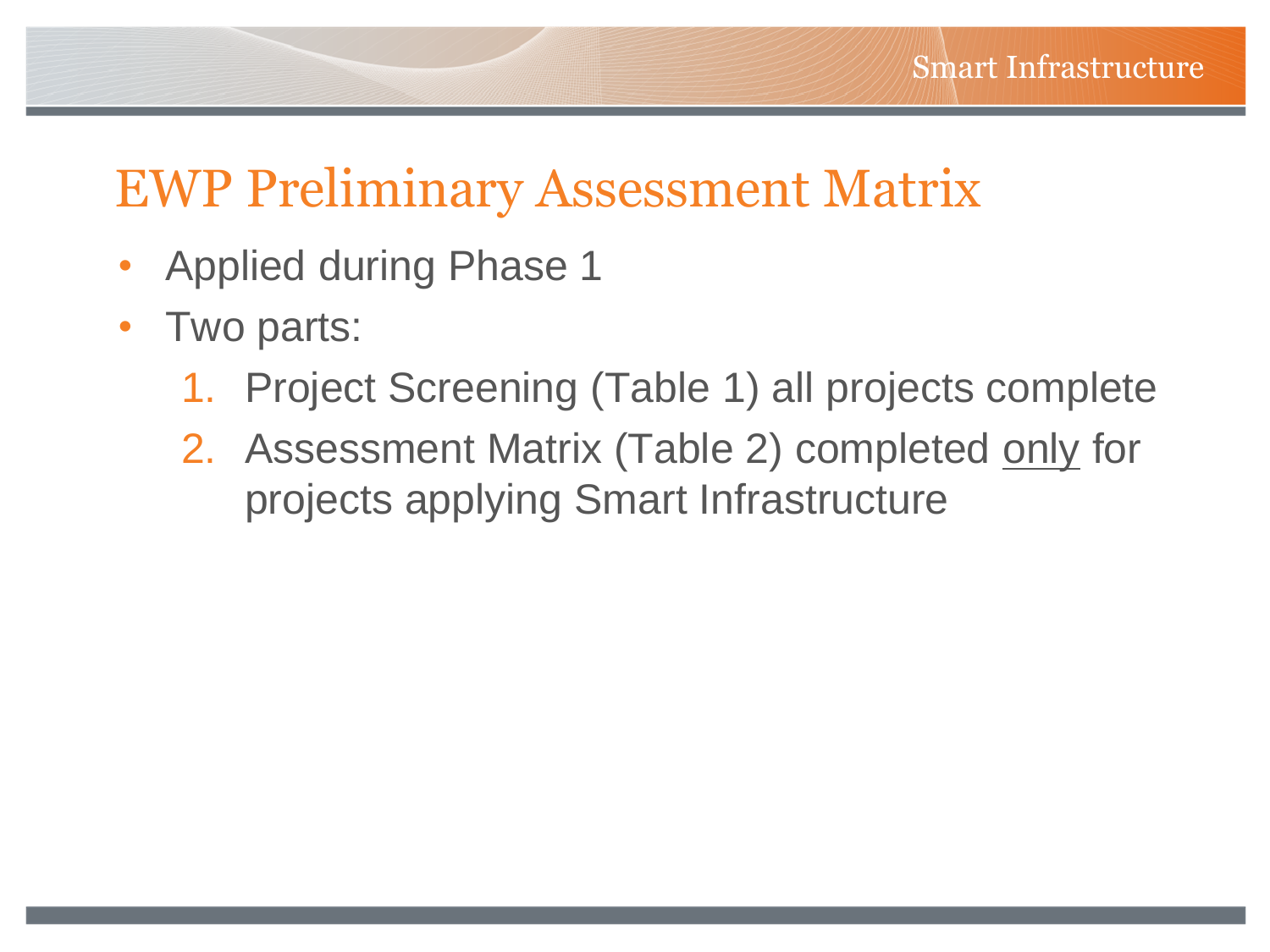### Project Screening (Table 1)

- Intent: high level project screen
	- Criteria:
		- Project size
		- Scope of works not applicable
		- Limited impact on resource consumption (i.e. energy, water or material use) or waste diversion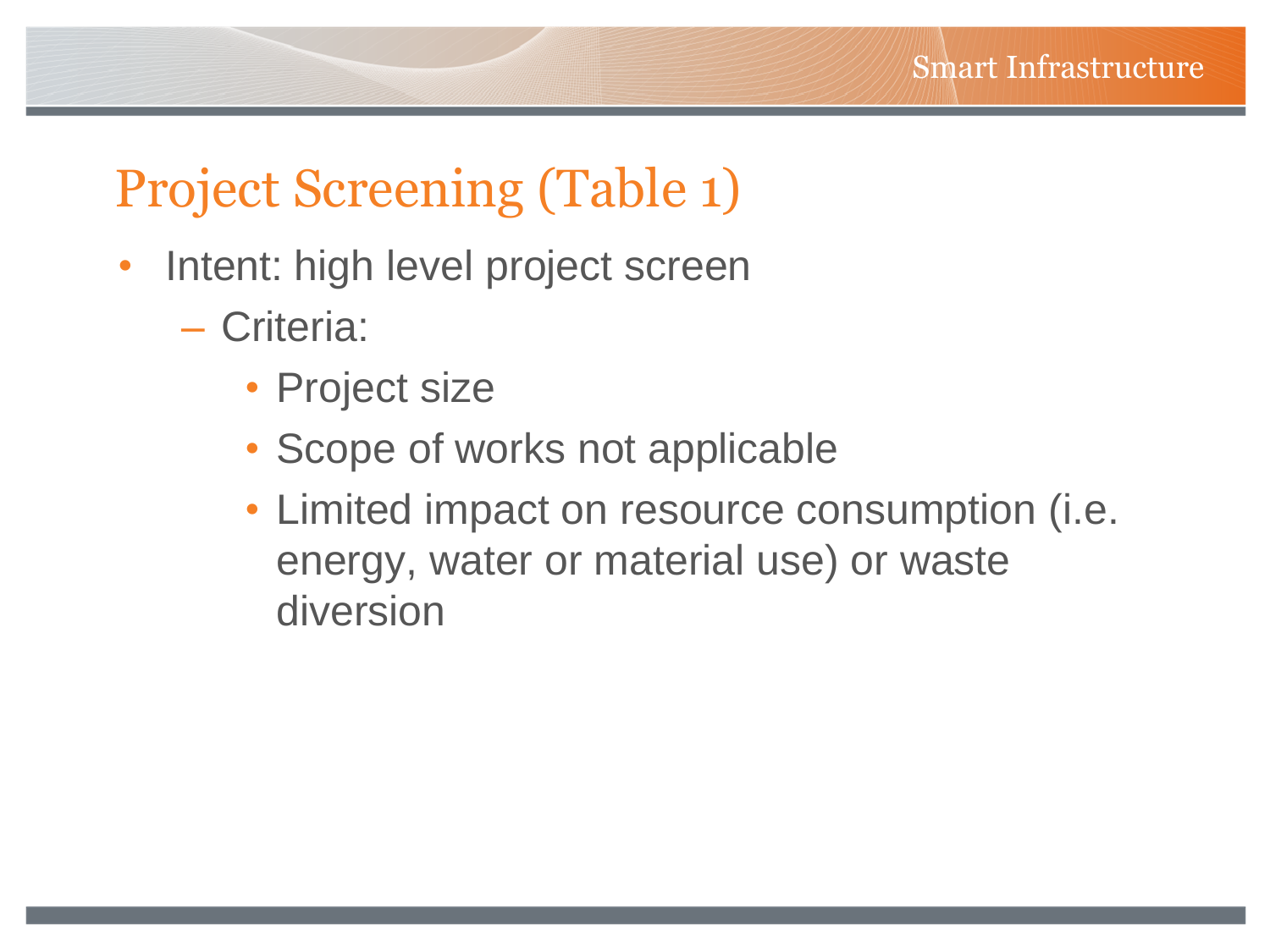### Assessment Matrix (Table 2)

- Only for projects applying Smart Infrastructure
	- Work elements
	- Reference to sections, clauses in Smart **Infrastructure**
	- Applicability
		- Justification only required if 'N'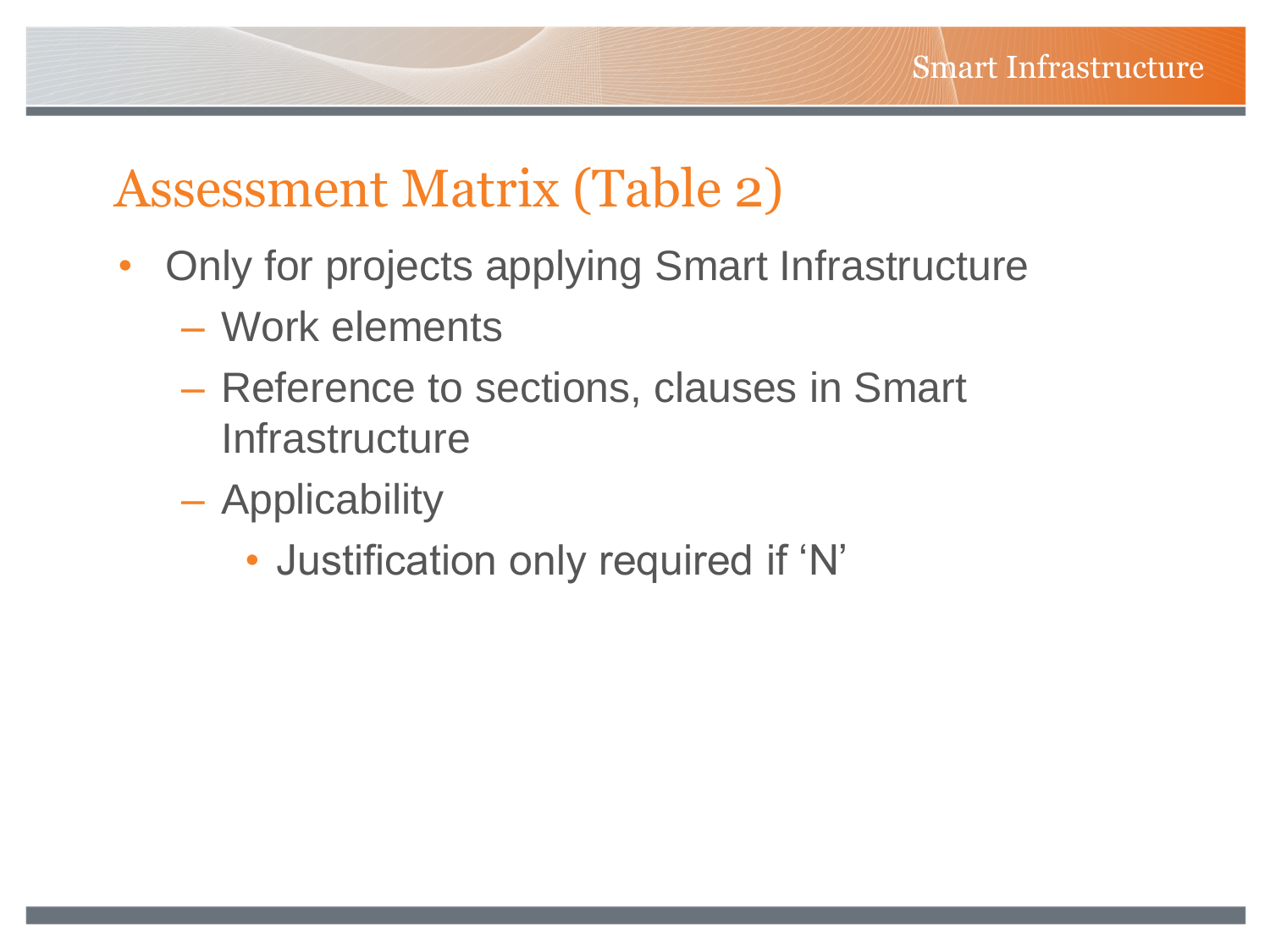#### Interim Checklist

- Will be replaced by check box in GEMS
	- In the interim PDS to track if the project is applying Smart Infrastructure

*Outcome:*

*DEEERMS to understand number of projects applying and not applying Smart Infrastructure*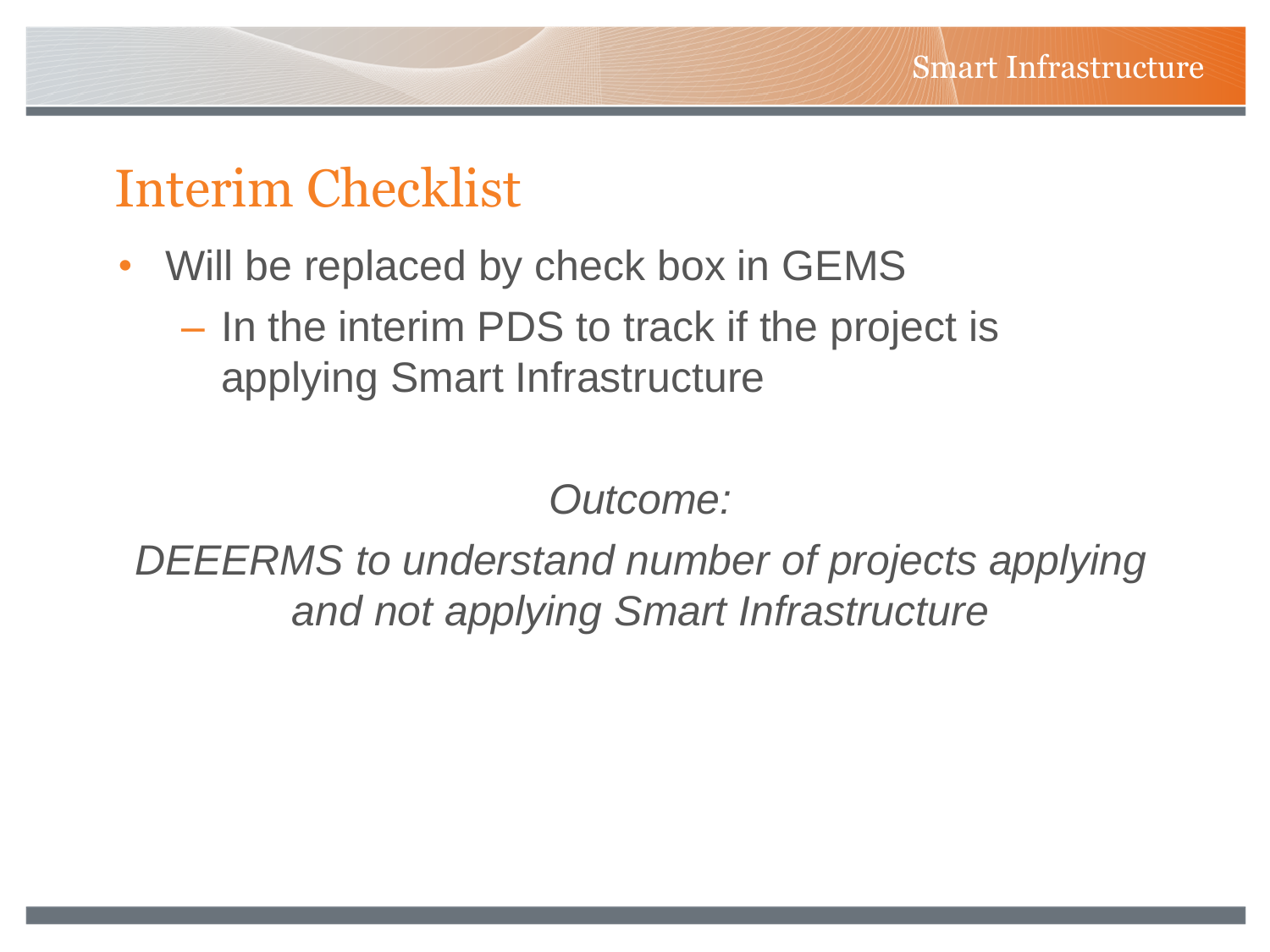# Program Initiation

| Project<br><b>Identification</b> | Identify possible projects where Smart<br>Infrastructure needs to be considered, | <b>NPS</b> |
|----------------------------------|----------------------------------------------------------------------------------|------------|
|                                  | default is that all projects are to be<br>considered by PDS                      |            |



Project Identification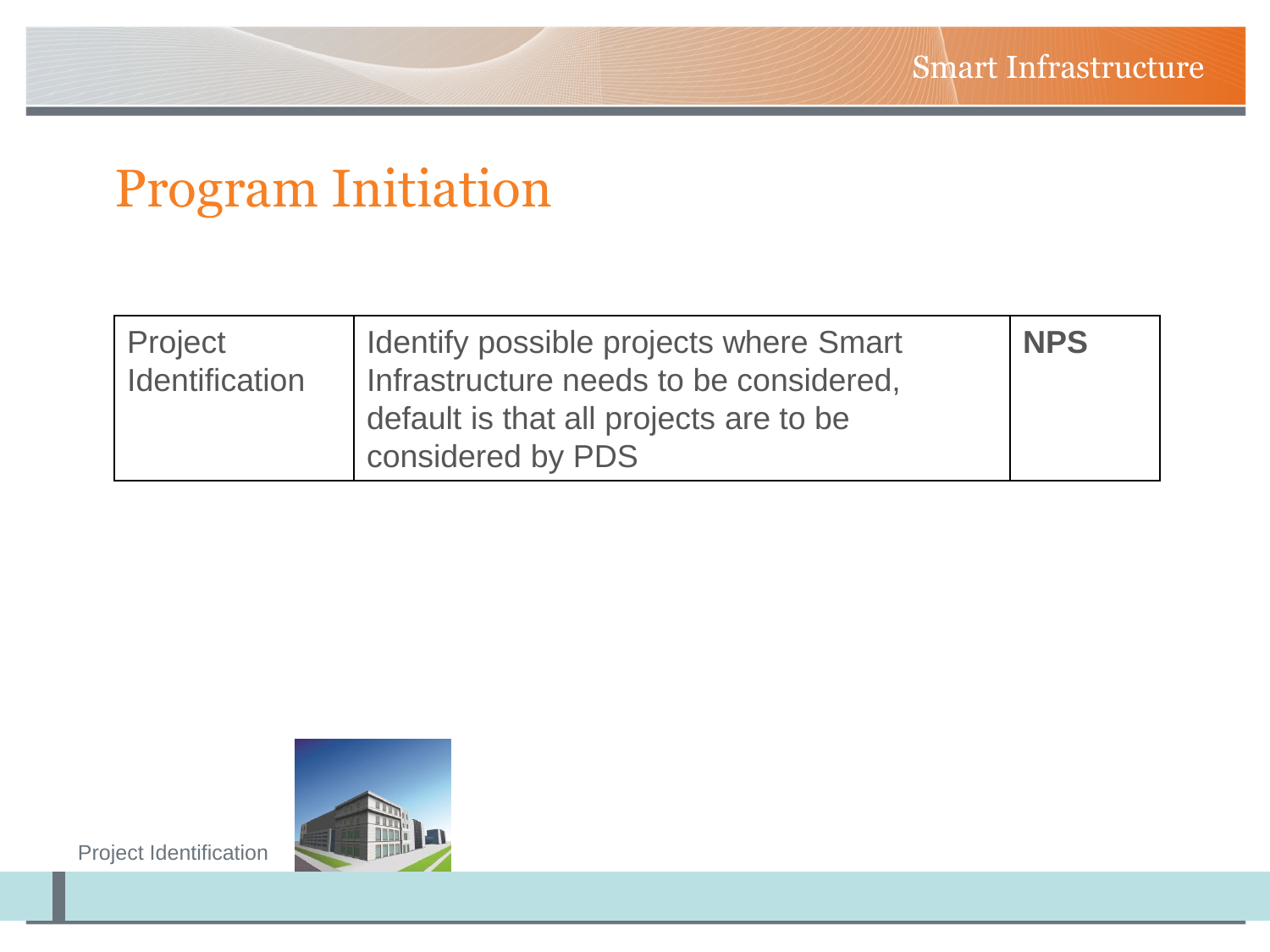### Program Development

| Phase 1<br>Scope and<br>Feasibility | 1) Complete Project<br>Screening (Table 1)<br>2) ONLY IF applying<br>complete Assessment<br>Matrix (Table 2)<br>3) Mark Y/N in interim<br>Checklist* | Upload Table 1 (and<br>Table 2 if applying)<br>to objective | <b>PDS</b> |
|-------------------------------------|------------------------------------------------------------------------------------------------------------------------------------------------------|-------------------------------------------------------------|------------|
|-------------------------------------|------------------------------------------------------------------------------------------------------------------------------------------------------|-------------------------------------------------------------|------------|

\* Checklist will eventually be replaced by GEMS

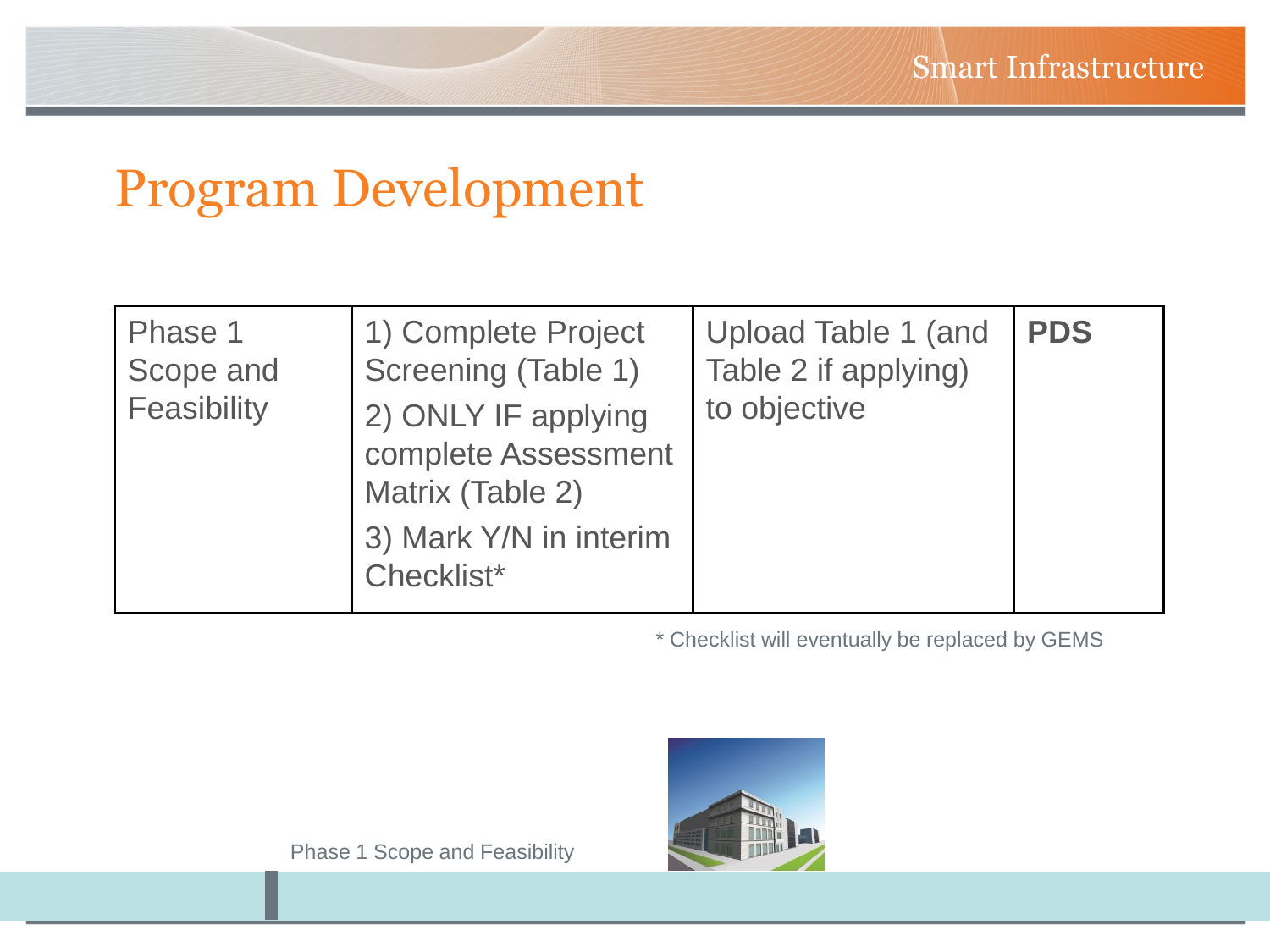### Program Development

| Phase 2<br>Design | <b>Requirements</b><br>assessed as<br>applicable are<br>translated into<br>the delivered<br>outcomes | Reflected in<br>procurement and<br>contract documentation | <b>PDS</b> |
|-------------------|------------------------------------------------------------------------------------------------------|-----------------------------------------------------------|------------|
|-------------------|------------------------------------------------------------------------------------------------------|-----------------------------------------------------------|------------|

Phase 2 Design

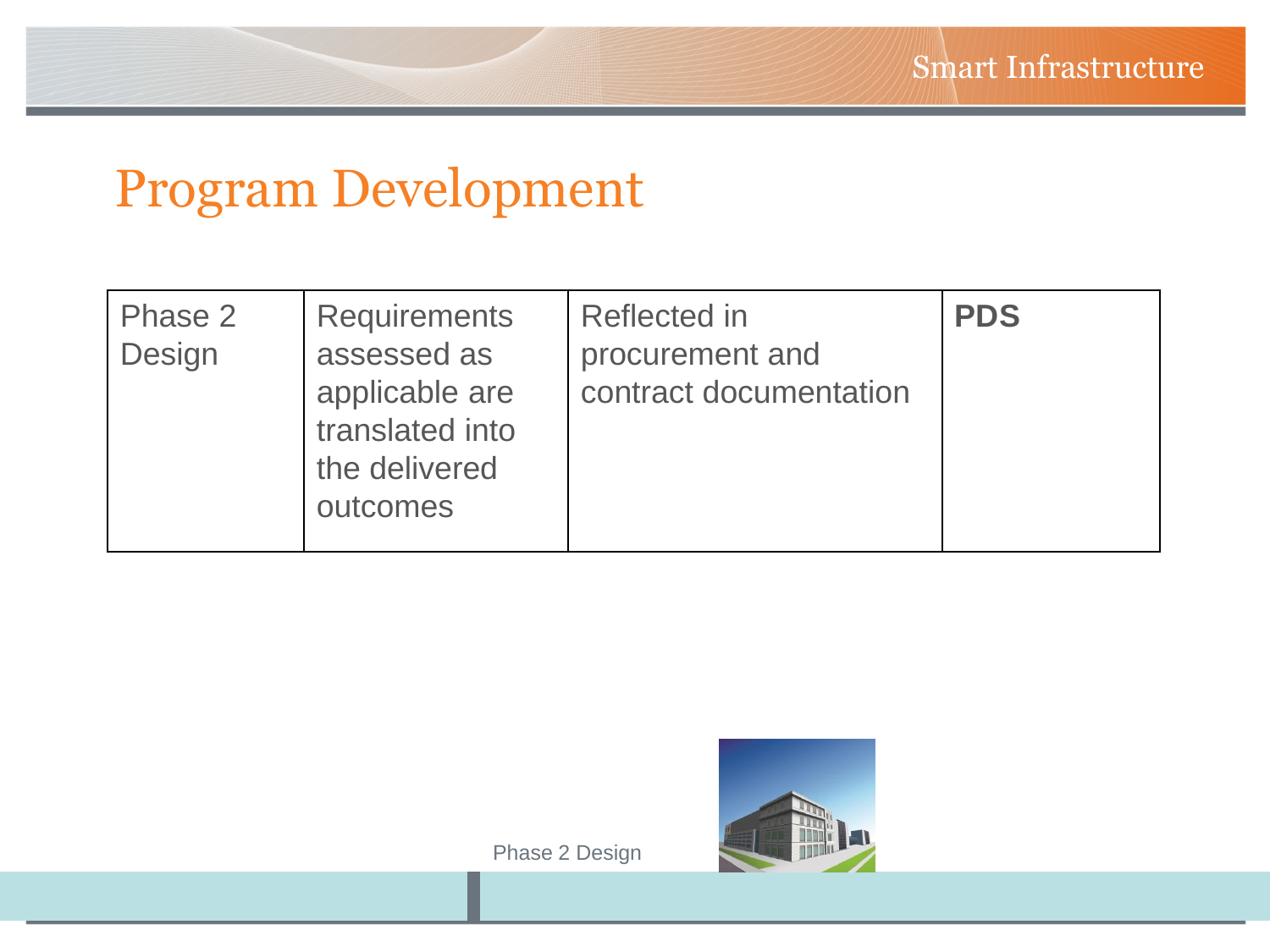# Reporting

| <b>Project level</b><br>application            | Number of projects<br>applying and not<br>applying Smart<br>Infrastructure | Six-monthly report<br>(end of January<br>and July<br>respectively) | <b>PDS</b> |
|------------------------------------------------|----------------------------------------------------------------------------|--------------------------------------------------------------------|------------|
| <b>Business</b><br>Improvement<br><b>Plans</b> | Include examples of<br>innovation / continuous<br>improvement              | Annually                                                           | <b>PDS</b> |
| Program<br>level report                        | <b>Collation of above PDS</b><br><b>Checklist</b>                          | Six-monthly (as<br>above)                                          | <b>NPS</b> |



Reporting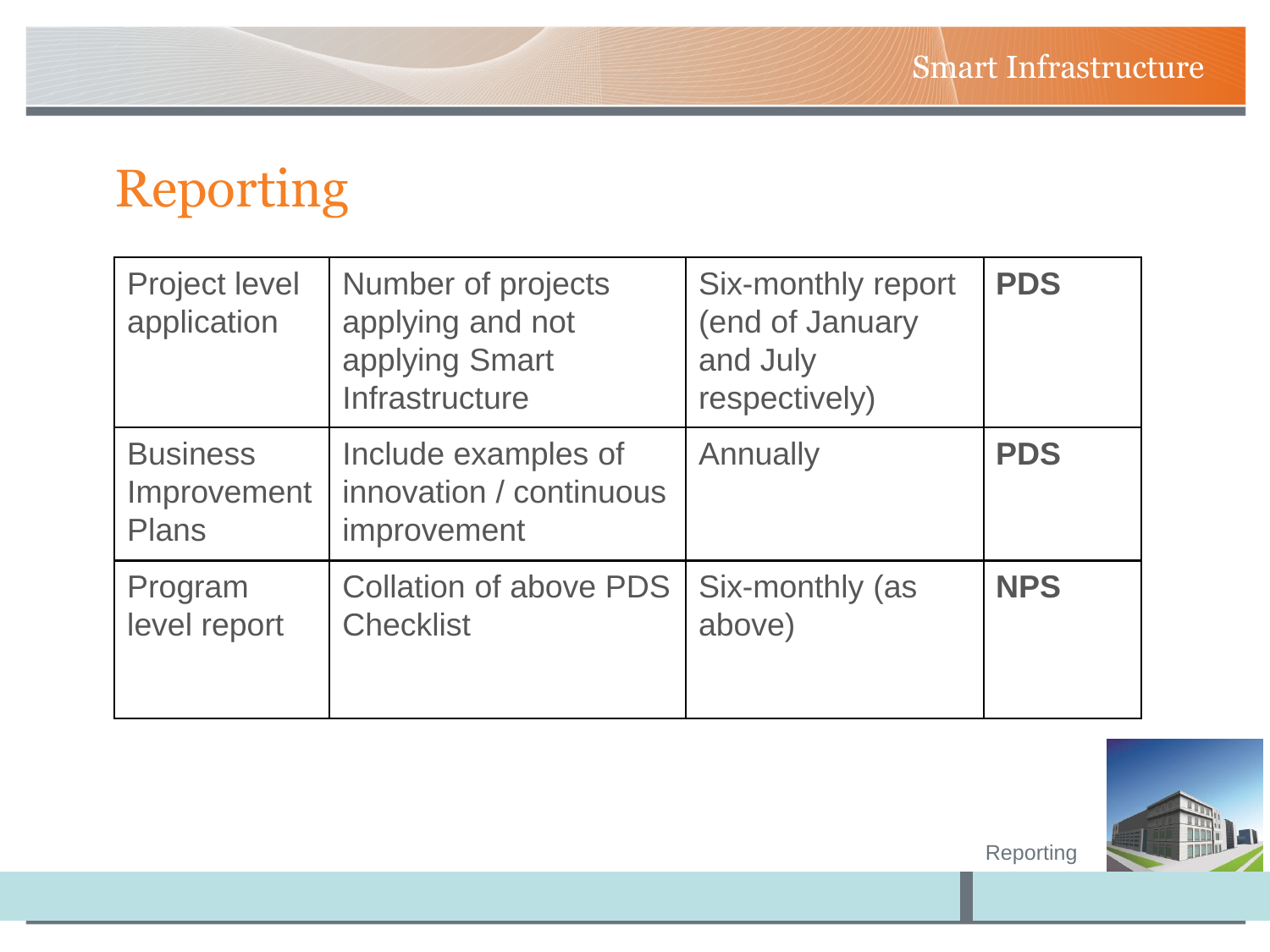# Monitoring and evaluation (DEEERMS)

#### **Monitoring**

- Number of projects applying Smart Infrastructure
- Audits of completed projects and documentation on objective (i.e. Tables 1 and 2) by exception
	- e.g. checking justification for exclusion
- **Measurement and verification using the Resource Data Management System**

#### Evaluation

- DEEERMS ongoing review of application and outcomes
	- Feedback from PDS and NPS
	- Continuous improvement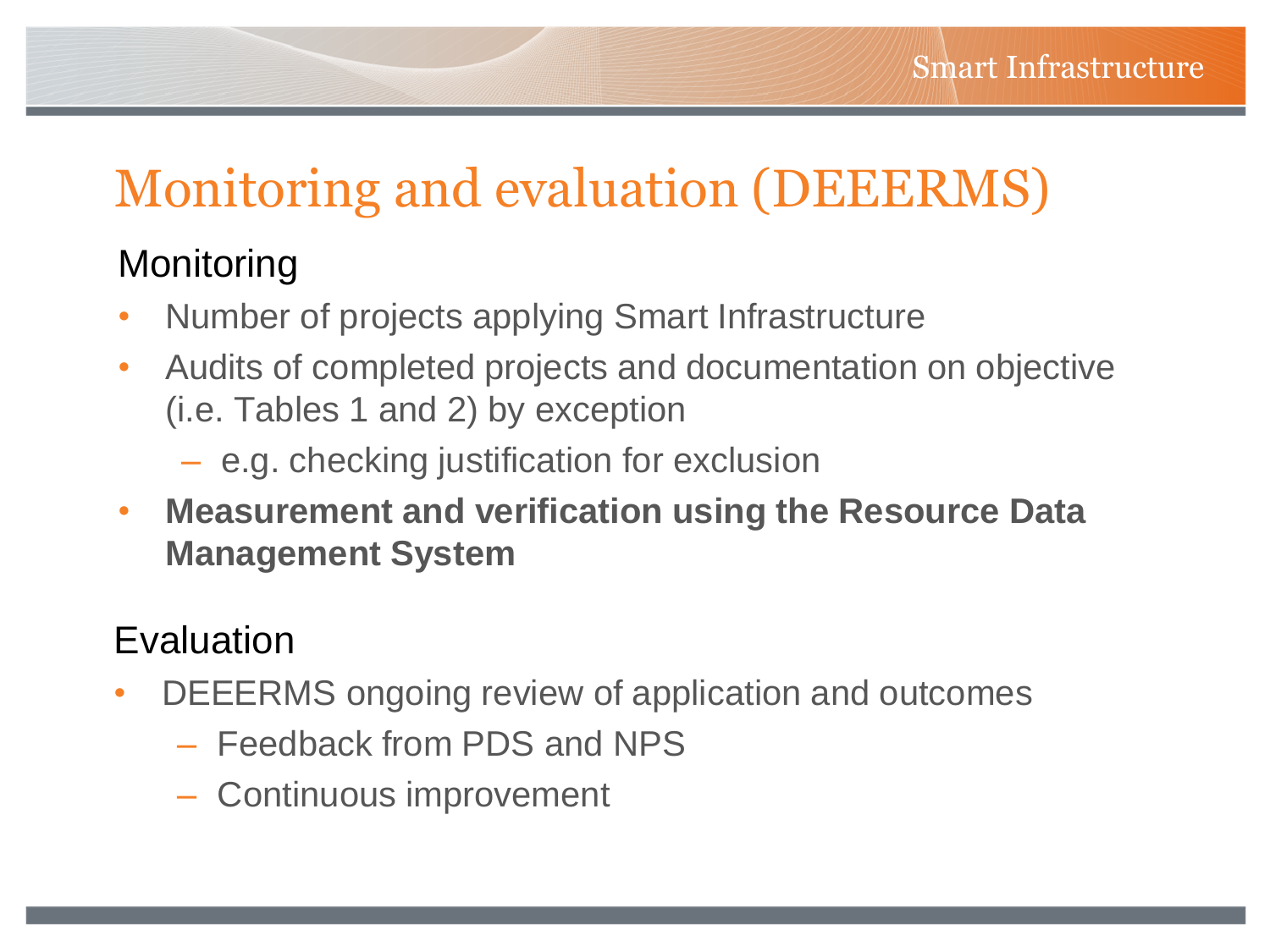#### Roll out

- Applied from the next tranche or project release Oct-Nov 2016 onwards
- Documentation:
	- Smart Infrastructure on [DEQMS](http://www.defence.gov.au/estatemanagement/governance/Policy/SmartInfrastructure/)
	- EWP Addendum, Matrix and Interim Checklist
	- WOL Assessment guidance
		- Effective utility rates on DEQMS [intranet](http://intranet.defence.gov.au/estatemanagement/governance/Policy/SmartInfrastructure/Docs/20150626 Utility Rates for business case and WOL Assessment v1 0.pdf)
	- National Sub-meter Program (NSP) on [DEQMS](http://www.defence.gov.au/estatemanagement/governance/Policy/Environment/EnergyEfficiency/NSP.asp)
	- RDMS on [DEQMS](http://www.defence.gov.au/estatemanagement/Support/RDMS/Default.asp)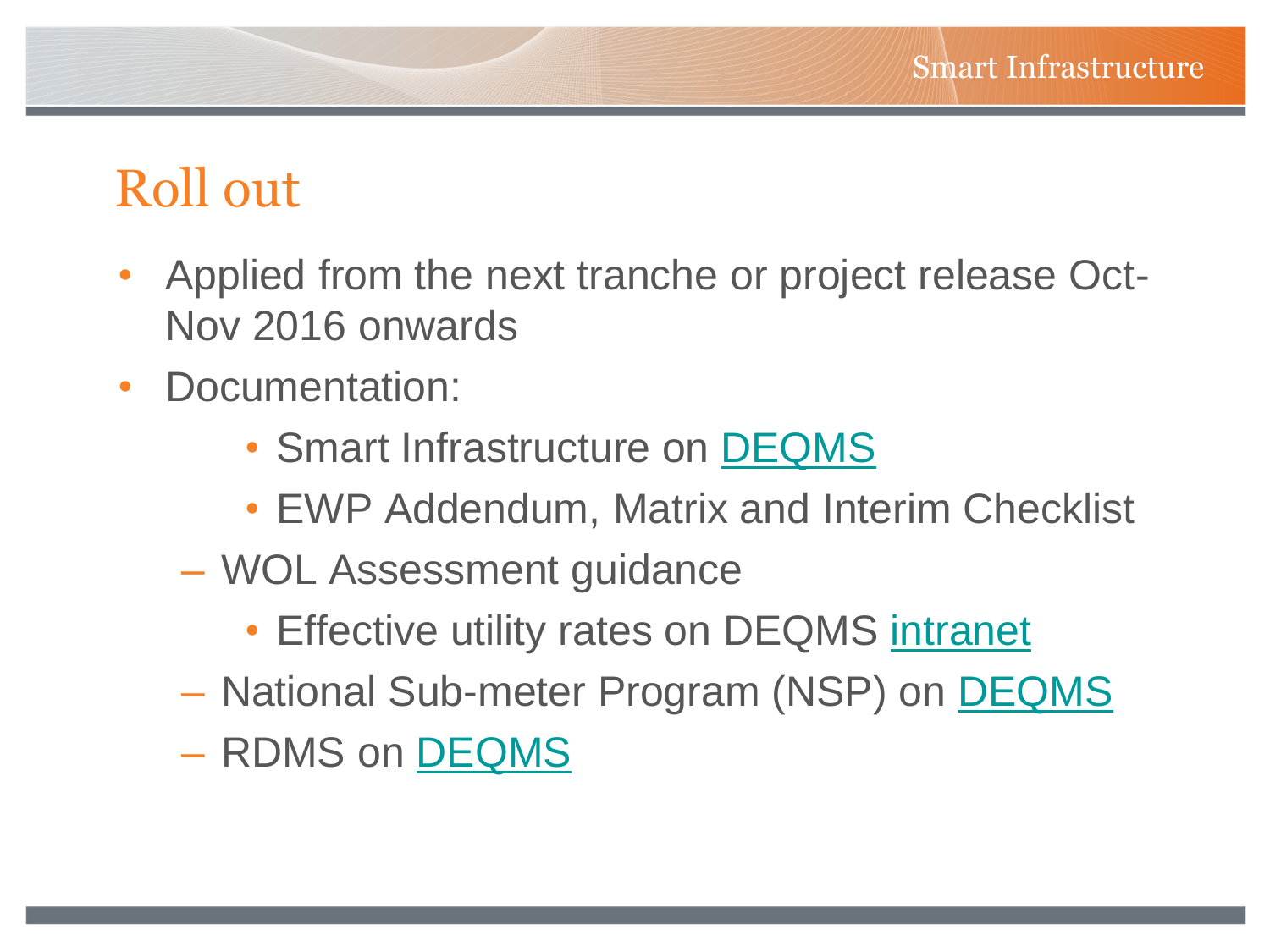### ESD and WOL opportunities?

- Either:
	- [Smart.Infrastructure@defence.gov.au](mailto:Smart.Infrastructure@defence.gov.au) OR
	- If you have access to the RDMS then entering a Sustainability Action Plan (SAP):

[http://www.defence.gov.au/estatemanagement/Supp](http://www.defence.gov.au/estatemanagement/Support/RDMS/Default.asp) [ort/RDMS/Default.asp](http://www.defence.gov.au/estatemanagement/Support/RDMS/Default.asp)